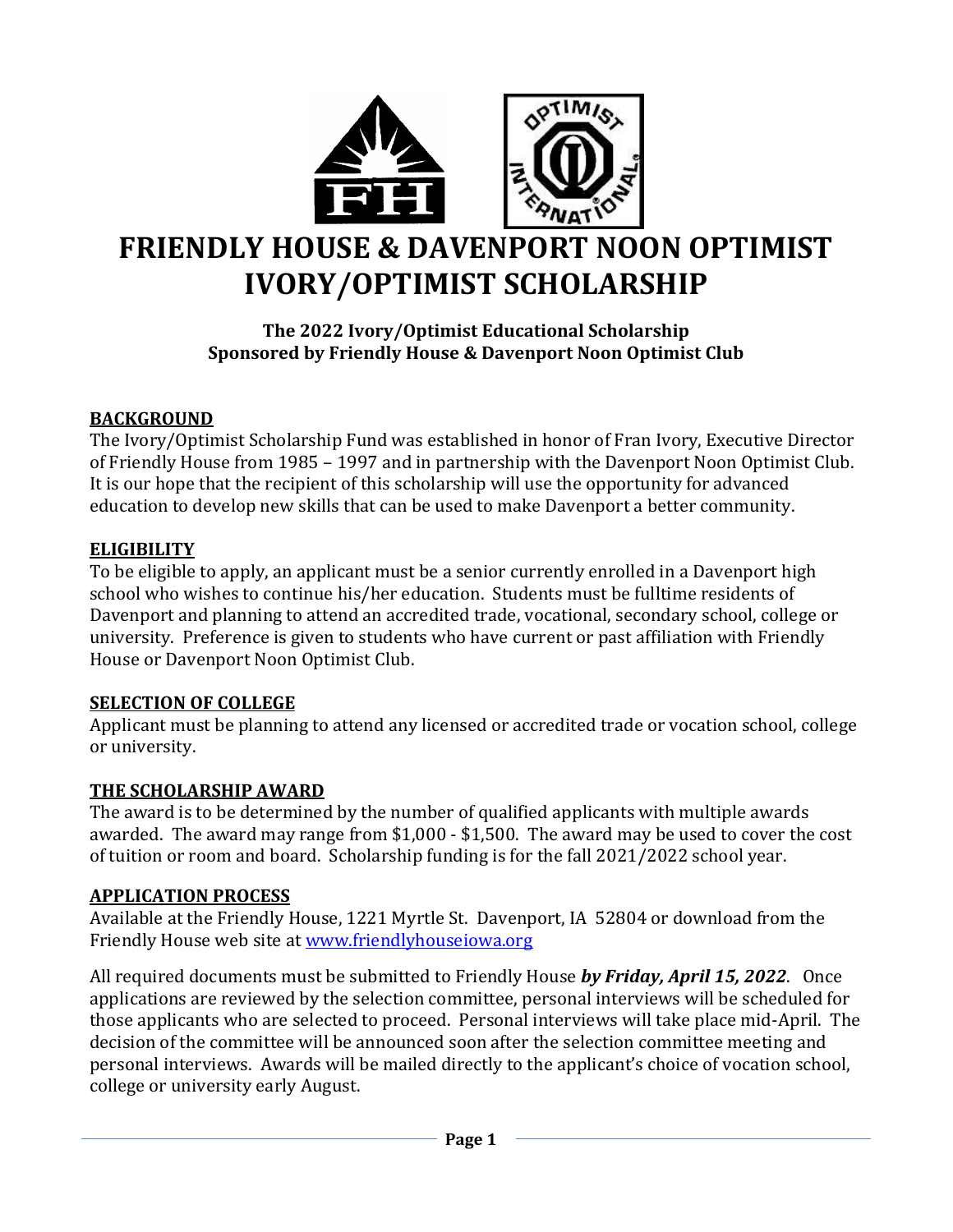# **The 2022 Ivory/Optimist Educational Scholarship Sponsored by Friendly House & Davenport Noon Optimist Club**

*Your application will not be considered until all information requested is submitted. Applications and additional information must be received by Friday, April 15, 2022.*

*The Ivory/Optimist Scholarship Fund was established in honor of Fran Ivory, Executive Director of Friendly House from 1985 – 1997 and in partnership with the Davenport Noon Optimist Club. The Ivory/Optimist Scholarship is an annual scholarship awarded to graduating seniors from a Davenport School who wishes to continue their education. Students must be a student of a Davenport school and planning to attend an accredited trade, vocational, secondary school, college or university. The award may range from \$1,000 - \$1,500. It is our hope that the recipient of this scholarship will use the opportunity for advanced education to develop new skills that can be used to make Davenport a better community. Preference is given to students who have current or past affiliation with Friendly House and/or Davenport Noon Optimist Club.* 

| <b>APPLICANT GENERAL INFORMATION</b>                                                                 |     |          |                  |
|------------------------------------------------------------------------------------------------------|-----|----------|------------------|
| Name: [Last] [First]                                                                                 |     | (Middle) | $Sex$ $M$ $F$    |
|                                                                                                      |     |          | $\mathsf{Zip}\_$ |
|                                                                                                      |     |          |                  |
|                                                                                                      |     |          |                  |
| Are you a first generation student to attend college or university? YES / NO                         |     |          |                  |
| If applicable please list all dependents:<br>Name                                                    | Age |          | Relationship     |
|                                                                                                      |     |          |                  |
| Please describe any past or present affiliation with Friendly House or Davenport Noon Optimist Club. |     |          |                  |
|                                                                                                      |     |          |                  |
|                                                                                                      |     |          |                  |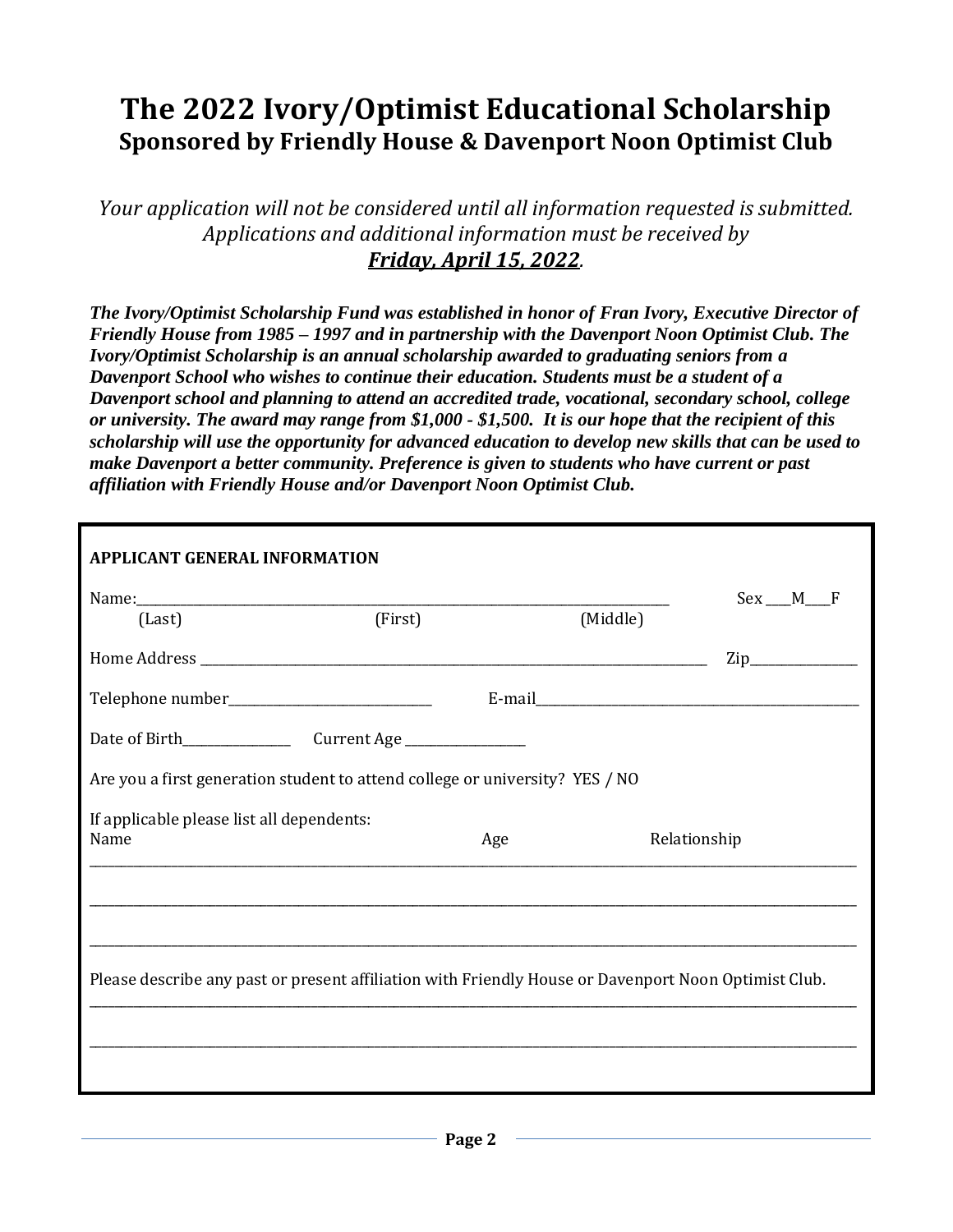| <b>EDUCATION INFORMATION</b>                                                               |                                  |                |                     |  |
|--------------------------------------------------------------------------------------------|----------------------------------|----------------|---------------------|--|
| High School Grade Point Average _______<br>Class Rank ________ Total Number in class _____ |                                  | SAT math       | SAT written         |  |
|                                                                                            |                                  |                |                     |  |
| Trade school/college/ university planning to attend                                        |                                  |                |                     |  |
| Name                                                                                       | State                            | Yearly tuition | Yearly room & board |  |
| Intended Major___________________                                                          | Attending: FULL TIME / PART TIME |                |                     |  |
|                                                                                            |                                  |                |                     |  |

| <b>COMMUNITY INVOLVEMENT</b> |  |
|------------------------------|--|
|------------------------------|--|

SCHOOL / EXTRACURRUCULAR ACTIVITITES: Please list up to five activities in which you have had the most involvement in the last four years (school clubs, student government, publications, varsity or club sports, theater, scouting etc.) Do not use acronyms.

| Activity description | Years involved                                                                                                                                                                                           | Highest position held |
|----------------------|----------------------------------------------------------------------------------------------------------------------------------------------------------------------------------------------------------|-----------------------|
|                      |                                                                                                                                                                                                          |                       |
|                      |                                                                                                                                                                                                          |                       |
|                      |                                                                                                                                                                                                          |                       |
|                      |                                                                                                                                                                                                          |                       |
|                      |                                                                                                                                                                                                          |                       |
|                      |                                                                                                                                                                                                          |                       |
|                      | COMMUNITY / VOLUNTEER SERVICE: List up to three agencies or organizations in which you have<br>participated without pay during the past two years (religious groups, outreach programs, hospitals etc.). |                       |
| Service description  |                                                                                                                                                                                                          | <b>Total hours</b>    |
|                      |                                                                                                                                                                                                          |                       |
|                      |                                                                                                                                                                                                          |                       |
|                      |                                                                                                                                                                                                          |                       |
|                      |                                                                                                                                                                                                          |                       |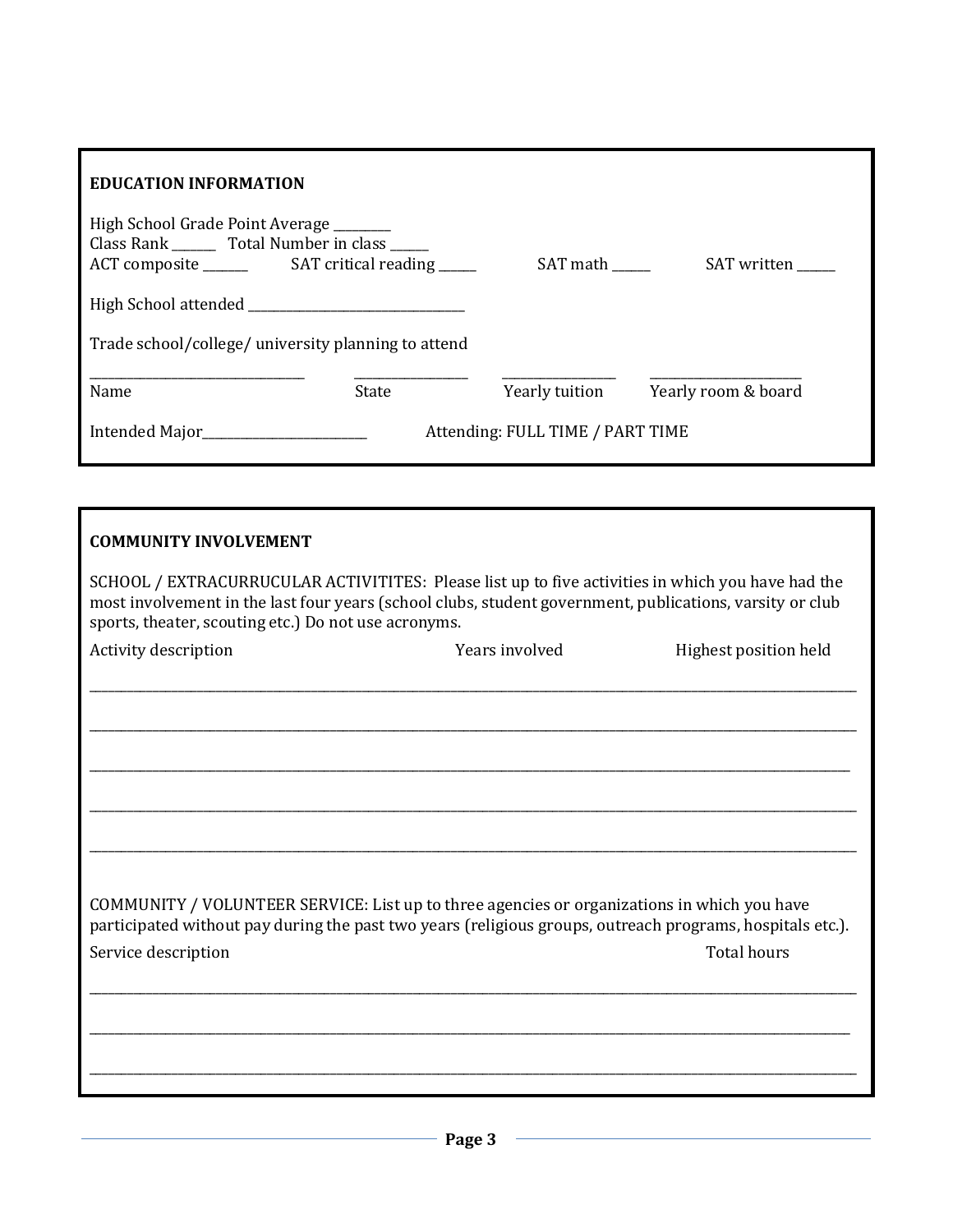| <b>EMPLOYMENT INFORMATION</b>                            |          |                   |                |
|----------------------------------------------------------|----------|-------------------|----------------|
| Are you presently employed? YES / NO                     |          |                   |                |
| List the last three jobs you have held.<br>Employer name | Position | Date range worked | Hours per week |
|                                                          |          |                   |                |

| PARENT / GUARDIAN FINANCIAL INFORMATION                                                                                                 |  |  |  |
|-----------------------------------------------------------------------------------------------------------------------------------------|--|--|--|
| Do you currently reside with a parent or guardian? YES / NO                                                                             |  |  |  |
| Parent/guardian's adjusted gross income (FORM 1040) ________ (if residing with parent/guardian)                                         |  |  |  |
| Parent/guardian's yearly untaxed income and benefits (Social Security, FIT, Child Support, other)<br>(if residing with parent/guardian) |  |  |  |
| Total number of family members living in the household and primarily supported by income                                                |  |  |  |
| Total number of family members attending college at least half-time during the next school year<br>including applicant.                 |  |  |  |

## **OTHER SCHOLARSHIPS**

List all other sources and amounts of awards, scholarships, grants and loans that you have applied for and indicate whether or not approval has been granted.

\_\_\_\_\_\_\_\_\_\_\_\_\_\_\_\_\_\_\_\_\_\_\_\_\_\_\_\_\_\_\_\_\_\_\_\_\_\_\_\_\_\_\_\_\_\_\_\_\_\_\_\_\_\_\_\_\_\_\_\_\_\_\_\_\_\_\_\_\_\_\_\_\_\_\_\_\_\_\_\_\_\_\_\_\_\_\_\_\_\_\_\_\_\_\_\_\_\_\_\_\_\_\_\_\_\_\_\_\_\_\_\_\_\_\_\_\_\_\_\_\_

\_\_\_\_\_\_\_\_\_\_\_\_\_\_\_\_\_\_\_\_\_\_\_\_\_\_\_\_\_\_\_\_\_\_\_\_\_\_\_\_\_\_\_\_\_\_\_\_\_\_\_\_\_\_\_\_\_\_\_\_\_\_\_\_\_\_\_\_\_\_\_\_\_\_\_\_\_\_\_\_\_\_\_\_\_\_\_\_\_\_\_\_\_\_\_\_\_\_\_\_\_\_\_\_\_\_\_\_\_\_\_\_\_\_\_\_\_\_\_\_\_

\_\_\_\_\_\_\_\_\_\_\_\_\_\_\_\_\_\_\_\_\_\_\_\_\_\_\_\_\_\_\_\_\_\_\_\_\_\_\_\_\_\_\_\_\_\_\_\_\_\_\_\_\_\_\_\_\_\_\_\_\_\_\_\_\_\_\_\_\_\_\_\_\_\_\_\_\_\_\_\_\_\_\_\_\_\_\_\_\_\_\_\_\_\_\_\_\_\_\_\_\_\_\_\_\_\_\_\_\_\_\_\_\_\_\_\_\_\_\_\_\_

\_\_\_\_\_\_\_\_\_\_\_\_\_\_\_\_\_\_\_\_\_\_\_\_\_\_\_\_\_\_\_\_\_\_\_\_\_\_\_\_\_\_\_\_\_\_\_\_\_\_\_\_\_\_\_\_\_\_\_\_\_\_\_\_\_\_\_\_\_\_\_\_\_\_\_\_\_\_\_\_\_\_\_\_\_\_\_\_\_\_\_\_\_\_\_\_\_\_\_\_\_\_\_\_\_\_\_\_\_\_\_\_\_\_\_\_\_\_\_\_\_